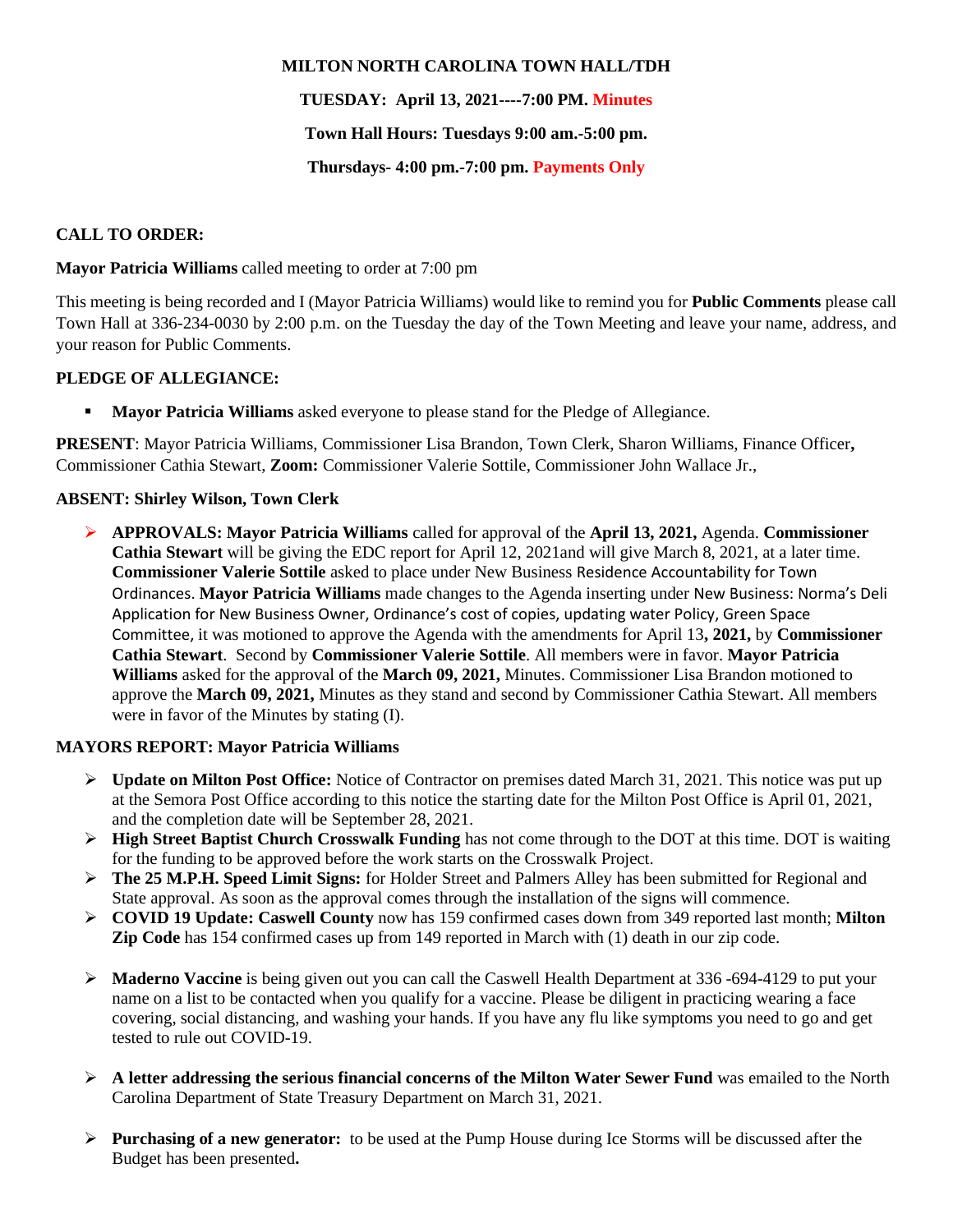- ➢ **Caswell County will host a Blood Drive:** on April 28, 2021, from 9:30 a.m. to 3:30 p.m. at the Senior Center on Fire Tower Road. All donors will receive a Tie Dye T-Shirt, \$10.00 e-gift card, and a Wellness Check.
- ➢ **The Milton Town Board has been invited to the Caswell Chamber of Commerce Annual Banquet:** to be held on Tuesday April 20<sup>th</sup> at 6:00 p.m. located at the Yanceyville Pavilion. This outdoor event will feature Keynote Speaker **PCC President Dr. Pamela Senegal**. Dinner will be served, and tickets are \$10.00 for the Town Board. **Reservations are required.**
- ➢ **The Annual 2020 Annual Drinking Water Quality Report for the Town of Milton**: was received on Tuesday April 6, 2021, and it will be mailed out in the next invoice mailing on April 20,2021. A copy will also be left here at Town Hall if you do not receive one in mail.

# **STAFF REPORTS:**

**Sharon Williams: Presented the** General Fund: March 2021Target is **75% the Revenue at the end of March 2021 58%; Expenditures** at the end of **March 2021**are at **70%. We received our State Funding for the last three months today April 13, 2021. This will be on the report for next month. Water/ Sewer Fund** our Revenue at the end of march is at 8**3%**. **Expenditures** at the end of March is at **63%**. We have a big expense coming up in May the USDA loan. **Bank Reconciliations: General Fund Bank Account:** Updated through April 06, 2021 --\$11,097.60 **Water Sewer Fund** we have \$33,152.25. Our North Carolina Capital Management Trust is **\$78,409.08. You have a copy of each Bank Statement to verify this information. No Water Relief Applications.** 

**Town Clerk: Shirley Wilson had death in her family she is not here and had nothing to report.**

# **OLD BUSINESS: Commissioner John Wallace: Update on Privatizing the Milton Water/Sewer System**

**Commissioner John Wallace** stated we have a new prospect for purchasing the Water System, The Output of North Carolina Company but have not been able to get them to return a phone call yet. Lisa Brandon got hold of a person and they wanted to talk to Sharon Williams about the finances of the Water System. They are a good prospect; they do business with a number of Municipalities in North Carolina. I think they would be a better prospect than Public Service Company of North Carolina. It would be nice to see the comparison between the two. It is going to take a lot of time. John explained the application and we will have to get technical information from Mike Behler. Get the Pros and Cons. We will have to keep our citizens in mind as we review and compare the prospects.

**Mayor Patricia Williams:** Discussion of the Budget **Mayor Patricia Williams** stated she has a few things for the Budget Committee to take under consideration as you are creating the Budget. This has been an extremely hard year for everyone through the Pandemic. We have four dedicated staff members that have not stopped working. They have been dealing with this pandemic, having been quarantine several times, but not ever contracting COVID. They have been here dealing with the public throughout this entire time.

- **One thing I want you to look at and consider as you look at the budget if there is any way if we can raise their salaries 1% -5%** if there is something by looking at that it would allow them to have a small increase. We have these dedicated staff members working with us, for us for three or four years and this has been a hard year. It would be nice to show how much we appreciate them by whatever we can afford by a percentage raise.
- **Second thing is a donation to the Volunteer Fire Department**: There has never been to my knowledge in the past administrations a donation given to the Milton Volunteer Fire Department. That group of men and women are very dedicated, they meet Mondays, they answer calls, even if there is not a fire, they are First Responders and if we could make just a one-time donation of \$100.00 if we can afford it. Again, we are dealing with the Budget, and these are just Budget Line Items I thought we can consider as you are going over the Budget for 2022.
- **The Generator (Texas Scenario)** the storms are getting worse, the hurricanes are getting worse. Everything is getting worse over the entire United States. I want us to be prepared. It is just a small preparation to keep the Pump House warm for four days so at least people would have water for four days. They would have to turn off water in their houses and only turn back on to flush toilets, heat water over a fire, we hate for something to happen and people not have any water. Mike Behler had talked to us about the cost to heat that particular Pump House, so would it be worth it or not worth it to purchase a generator. I would like for you to think about as you move forward with the Budget. John Wallace asked how much Mike Behler said the Generator would cost. Mayor Patricia Williams explained and stated he said approximately \$1200.00. He gave us the size of the generator that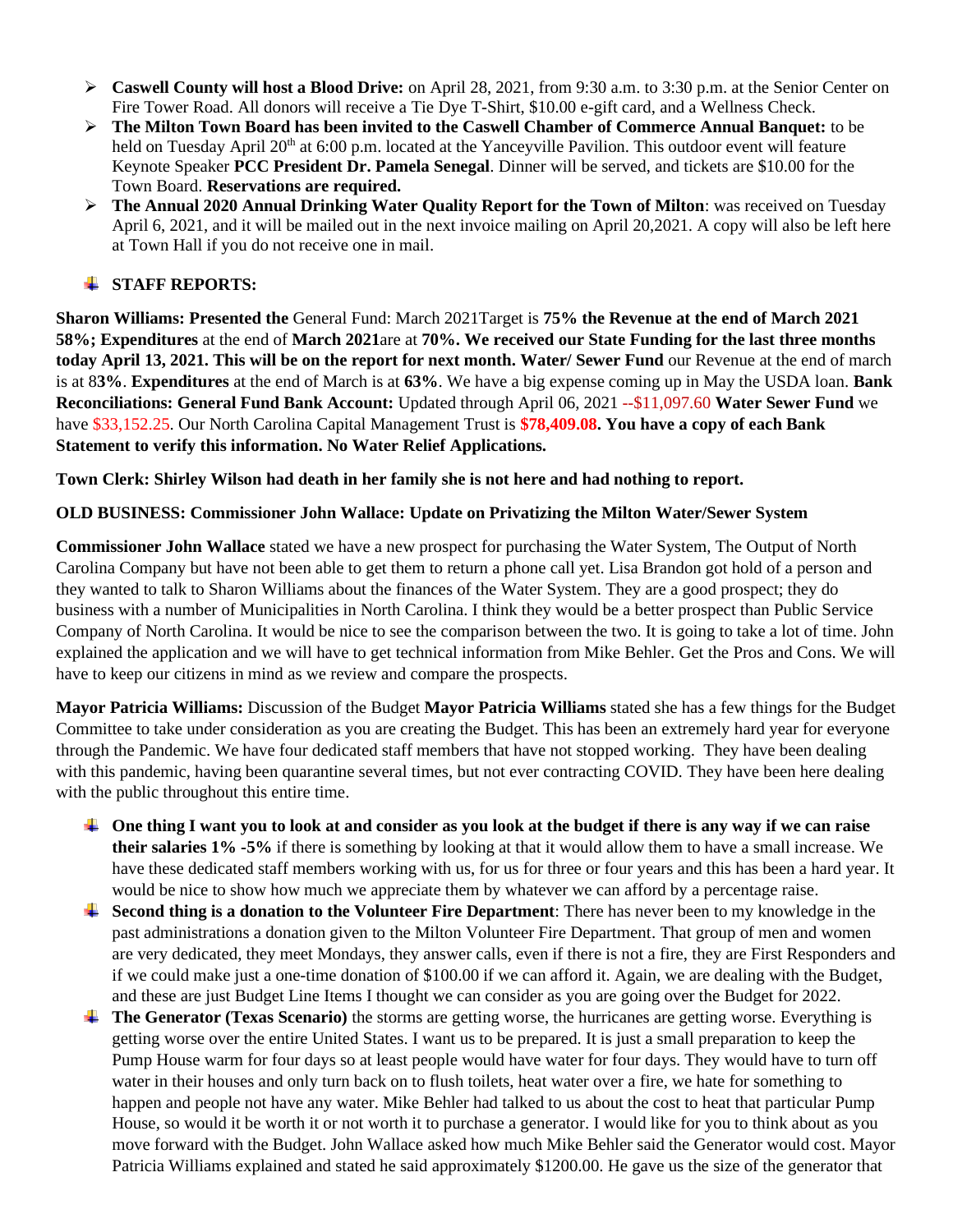would be needed for the Pump House. It will be fueled by gasoline.

- **Mike Behler gave me his reports:** Update on the computer screen the person has been contacted and is willing to come and will try to trace the power failure in the motor control panel at the Milton Wastewater Treatment Facility and the total will come to \$650.50. Mike Behler is trying to get them as soon as possible. This will start the process of finding out if the computer screen can or cannot be repaired. This system has been in place since 2006-2007. It may be outdated and needs replacing.
- **The Municipal Water Flushing Schedule: Mayor Patricia Williams** stated everyone should have a copy. The 1<sup>st</sup> date is June 25<sup>th</sup>, 2021, and the schedule goes all the way through 2022. If it is inclement weather, the Flushing of the Pipes and Fire Hydrants will be flushed out the next clear day. This schedule was created so the Town's citizens would know when the flushing would take place. In the past no one knew about it. **Mayor Patricia Williams** stated this schedule will be mailed out in the May invoice mailings so the residents will know about it and place on their calendars. We will pre warn all residents. It will start in the morning and may take an entire day but will make the people aware.

#### **NEW BUSINESS: Commissioner Valerie Sottile: Accountability for Town Ordinances**

Wants to bring to the Commissioners what options we want to use to enforce compliance to the Town Ordinances. Every town has a way to enforce the compliance to the Ordinances. I would like for the Commissioners to think about what we need to do to help people comply with the Ordinances. Possibly looking at fines after notifications of noncompliance to the Town's Ordinances. Commissioner John Wallace stated he likes the idea of a fine if the residents do not comply with the Ordinances as opposed to a police force. Explained Any certain Ordinances. Valerie stated looking at all of them. **Mayor Patricia Williams** stated we need to get with the Town attorney to see how we should go about writing something down for fines for the purpose of holding people accountable to the Ordinances. Getting with the Town Attorney would be one of the first steps. **Commissioner Valerie Sottile** will take this information forward to the Planning Board**.**

- **Norma's Deli: Mayor Patricia Williams** stated that **Norma's Deli w**ill be in the Old Post Office and has filled out a New Business Application, has put all the information in it, looks fine and Sharon Williams went through it. The deli will be open Sunday and Monday from 9:00am- 8:00 pm and Tuesday -Saturday 8:00 a.m. to 8:00 p.m. She is looking at 7 days a week 8 hours or longer. She plans to apply for a beer license permit and plans for a starting date of May  $1<sup>st</sup>$ , 2021. She will sale food as well as make food. This must be approved by the Town's Commissioners before operation begins. **Mayor Patricia Williams** stated she will have a few booths, staples, ice cream and carry out. (Explained) **Mayor Patricia Williams** asked for a motion to approve this **New Business Application for Norma's Deli. Commissioner Cathia Stewart** motioned to approve the New Business Application for Norm's Deli and second by **Commissioner Valerie Sottile**.
- **Criation**: **Mayor Patricia Williams** stated there is a Planning Board member that has been working diligently to transfer all our Ordinances electronically. (Explained) They will be ready by June 2021.
- **The Cost of Copies: Explained**. Single Page per Copy-Agenda- Minutes Finance Officer stated per black and white .05 per copy and the color copy .25 per copy. Mayor Patricia Williams explained ink is very expenses. Commissioner Valerie Sottile suggested only Town Business copies. **(Discussion)**
- **Updating Water Policy: On our Water Policy** currently we have the **North Carolina General Statue,** and we need to add to that it will be prohibited to block the meter, to impede the Milton Water Department from access to the meter. There has been an incident that the meter was blocked. One of our employees could not access the meter. #8 on the policy and after getting advice from the Town's Attorney we need to include that on the water policy. (**There will be no impeding** of Milton Water Department from accessing the water meter.) (Discussion) **Commissioner Lisa Brandon** stated we had talked about that before. Mayor Patricia Williams stated she will send the corrected wording to each Commissioner for approval. **Commissioner John Wallace** stated we cannot have people blocking access to the Town's Meters. (discussion)
- Green Space: It was brought to my attention that a group of people has formed a committee and wants to create a Green Space, Walking Trails, Picnic Area and is looking at using the Old Alley Ways or Old Streets that have been closed but is Town Property. This committee wants members, wants the public to know about it, that it would be a wonderful thing for people to come to town to go on a walking trail. People like to walk the town. If homeowners want a sign the Beautification committee is responsible (Explained) We will have a report from this committee next month.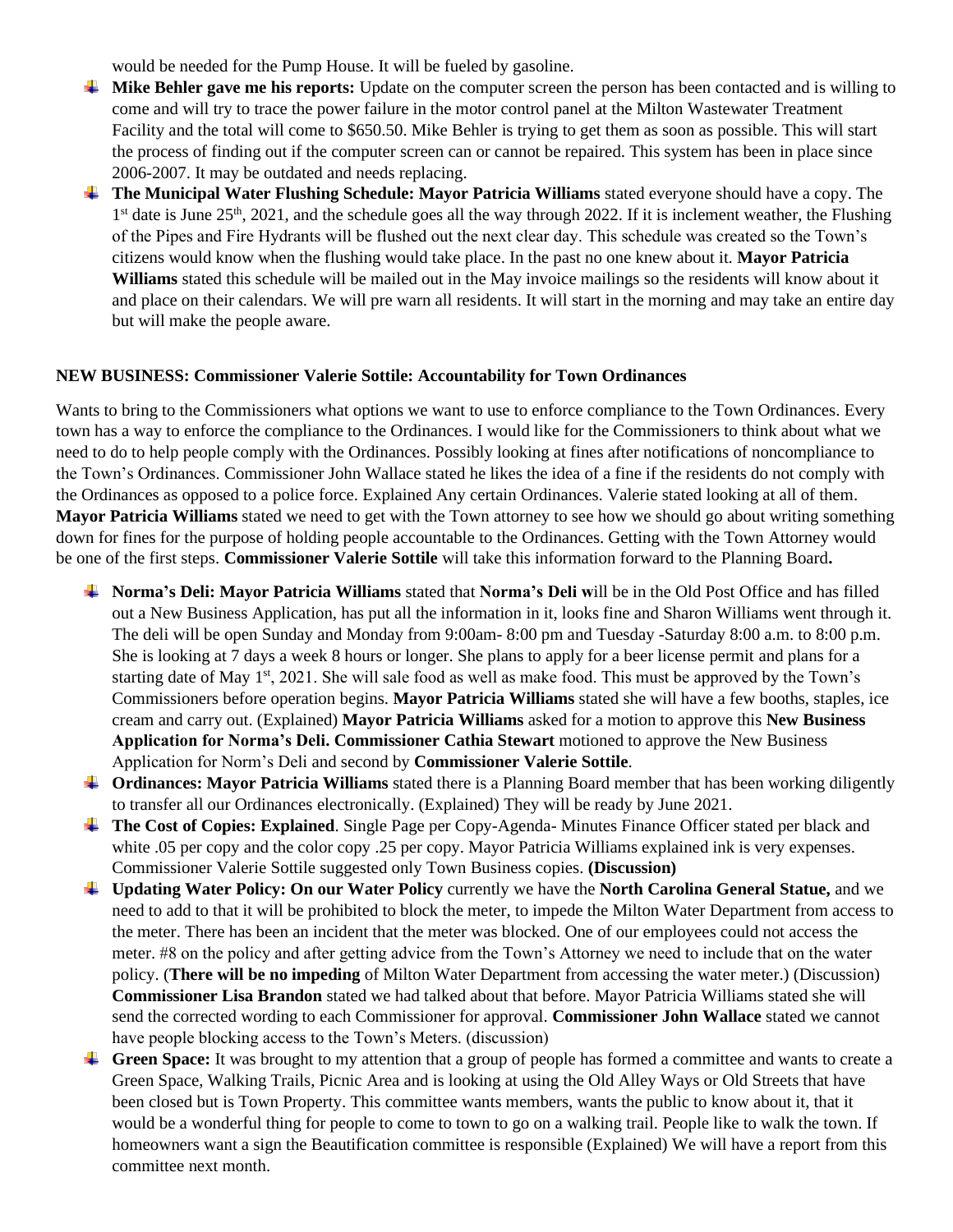## **COUNCIL MEMBERS REPORTS:**

**Commissioner Cathia Stewart EDC Report from April 12, 2021: Commissioner Cathia Stewart** read information from the EDC Meeting and left copies for the Commissioners to keep. From Pamela Senegal, PCC President:

**Example 2** Designer/architect for the CEAD project has been selected - IHR out of Durham, partnered with Dewberry won the bid.

PCC will be one of ten colleges across the state selected to pilot restarting face to face training in our prisons. We will begin that this summer at Dan River Prison.

Shannon Moretz was able to get an audience with the CEO of TROSA regarding the recent donation to the town of Yanceyville. Strong interest in having it function as a residential drug treatment center. His concern was around capacity, but there did seem to be interest in a **planning study** that could help his board/our community better understand the overall costs and time frame of such an expansion. Next step - pull together steering committee with Cori's help to work on proposal and identify funder.

In conversation with Vance-Granville, Durham Tech and RTRP's Ag Tech cluster regarding an Ag Bio works track (short term training) that would meet the needs of ag research organizations with high end greenhouse needs.

Roof project bids currently under review for building K.

VISTA worker for the coming year secured to focus on food insecurity needs of students and community. This person will report to Emily.

Reached out to Danville regarding workforce needs for casino operations.

- $\triangleright$  Working with Telamon for event on May 1<sup>st</sup>, 2021, at the Caswell campus where items returned to Amazon will be given away to the public. Details forthcoming from Emily.
- ➢ **Commissioner Lisa Brandon** stated they went around Friday for the trash pick up no one participated. Went down Doll Branch and picked up on the side roads other than that no one participated.

**PUBLIC COMMENTS: Tracy Blaine:** How to enforce the Ordinances is already written out. Article 15. The Commissioners just need to do is sit down read it, send them out, and enforce what is written. Office Max cost. It cost .50 per color copy and straight copy.

- ➢ **Samantha McCraw:**
- ➢ **Speed Signs on Holder Street and Palmers Alley:** Is there anything we can do about any other street, especially our street. I realize we are the only people on the street that have children, but we are very close to the road. (Explained) about 55-60 mph. While we are doing for Holder and Palmers Alley, we may can do for Academy Street also. Kids playing on the sidewalks and God forbid if someone wreck in that curve.
- ➢ **Generator:** I think that is a Great, great idea. I would suggest a propane generator. (Explained) I do not know if anyone had thought about Codes, it is not like you can just come in and put a generator in, you must go by codes in order to put a generator for the town. With you talking about running the Pump House, I am not understanding why you would run the Pump House if the Green tanks were not running? If you are talking about a four-day period and the green tanks are not running, then things are going to get backed up.
- ➢ **Tracy Blaine was talking about the Ordinances:** They should be available I could not really hear whether it was June or July. I have actually asked for a copy of the Ordinances. I have given you the General Statue that says I am allowed that in a timely matter. I do not feel it has been a timely matter it has been a few months. I am okay with paying.
- ➢ **Copies:** When I get medical record copies, they are \$.10 per copy, and I would be more than willing to pay \$.10 per copy I think \$.05 is a little low. I have asked for those copies and still have not gotten them yet.
- ➢ **Enforcing the Ordinances:** The people in the Town do not know what the Ordinances are. Are you going to send a copy of all the Ordinances to every person in this town? We cannot follow an Ordinance that we do not know about. We cannot fix a problem if we do not know it is there. Nobody knows what the Ordinances are because no one has ever had a copy. If you do fine someone. Where does that money go; into the General Fund, into the Water Fund where would it go and how would you fine us. Do not pay going to take you to court kind of thing, getting the town attorney involved. I just need more information that I am sure will come.
- ➢ **Water Meter:** Brought up the incident about water meter being blocked. I tried to handle the situation with Sharon personally today and it got brought up in the town meeting today so I guess I will bring it up too. My water meter was blocked because we have street side parking. That is the only place we must park. It was blocked because the letter you guys sent out to me stated I had not made a payment in 2-month period, and I explained to Sharon today a payment is a payment it does not matter if it is by the resident or whatever. My mom can come